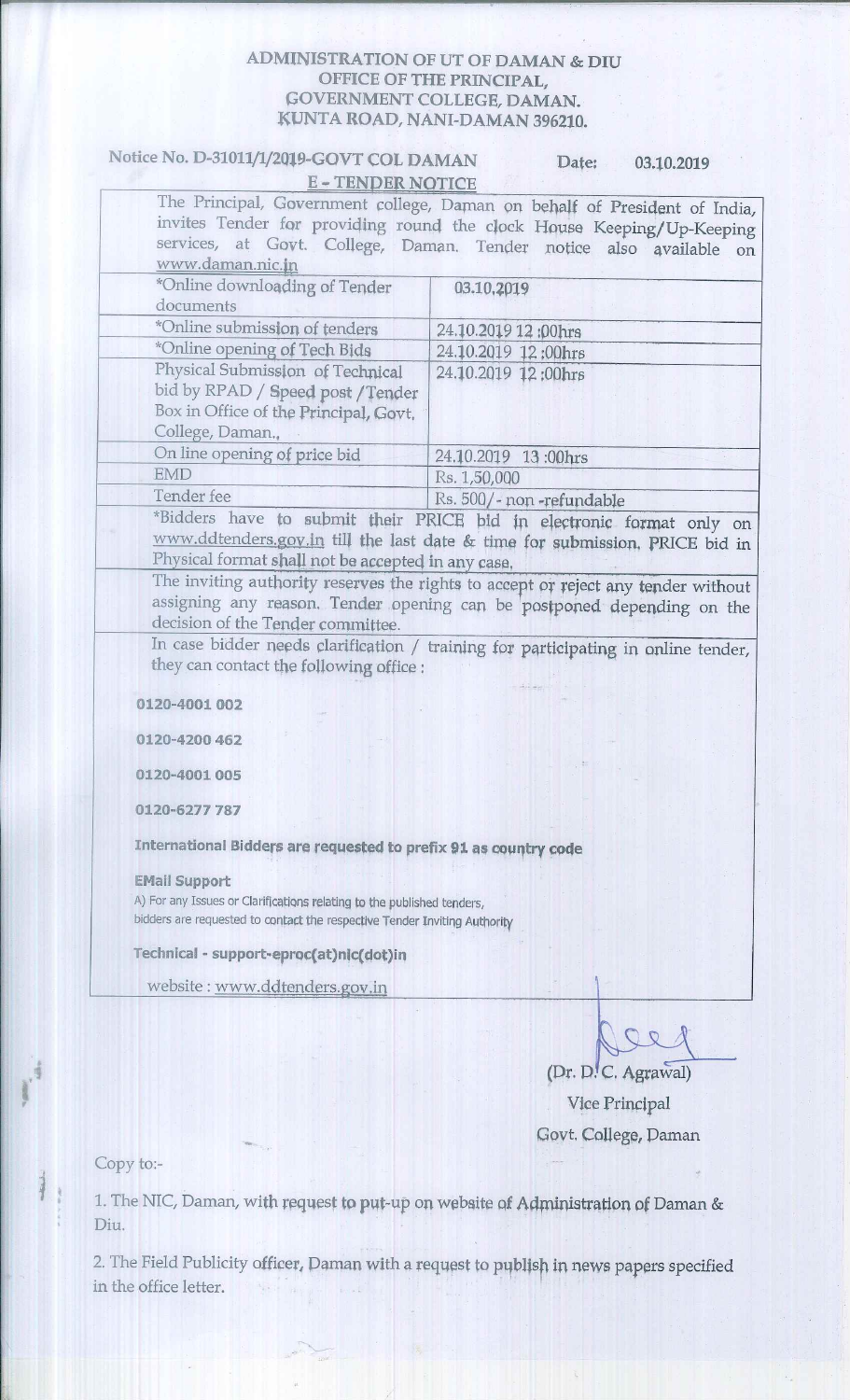#### **U.T. ADMINISTRATION OF DAMAN & DIU, GOVERNMENT COLLEGE, DAMAN.**

#### **Terms & Conditions for House Keeping /Up-Keeping Service At Govt. College, Daman, Nani Daman**

E-Tender is invited in the form of (i) Technical Bid  $\&$  (ii) Financial Bid (Only online). The 'Technical Bid' will be made and put in the envelope containing the title "Technical Bid" with required document in physical form. It should contain full information as required in (Technical Bid) provided herewith which should reach on before 30.07.2019. The "Financial Bid" to be filled-up through E-Tender which will be made available on-line on website i.e. [www.ddtenders.gov.in.](http://www.ddtenders.gov.in/)

"TENDER FOR HOUSE KEEPING / UP-KEEPING SERVICE" and addressed to "The Principal, Govt. College, Daman, Kunti Road, Nani Daman – 396210" to be filled on or before 30.07.2019 (refer Tender Advertisement).

The tender form along with terms and conditions download from the website of i.e. [www.ddtenders.gov.in](http://www.ddtenders.gov.in/)

#### **The tenders will preferably, be opened as mentioned in the Tender Advertisement.**

- 1. The Principal, Govt. College, Daman invites sealed tender from eligible parties to provide House Keeping services along with material required for the same, for ensuring cleaning as per specifications in Annexure-A on terms and condition detailed hereunder.
	- a. The House Keeping Personnel shall be required for cleaning of all buildings, dusting of all furniture's and fixtures mentioned in Annexure-A.
	- b. The house keeping period is one year from the date of commencement and further renewal for the period not exceeding 3-year subject to satisfaction of work performance and same rates after approval of competent authority.
	- c. The house keeping agency shall maintain the registers and comply with the local Administration Rules and Regulation for employing contract workers.
	- d. The House keeping agency shall pay all taxes to the Government as per rules.
	- e. The agency will not allow or permit the employees to participate in any trade union activities or agitation in premises.
	- f. The college shall pay the amount of monthly bill cheque in the agency's name and not to its personnel. As such the agency shall own the full responsibility for payment to its personnel.
	- g. Demand Draft / FDR should accompany tender application duly completed in all respects for Rs. 1,50,000/- (Rupees One Lakh Fifty Thousand Only) as earnest money deposit (EMD) in favor of The Principal, Govt. College, Daman. The EMD Submitted other than mentioned above will not be accepted. Tender received without EMD will be summarily be rejected. The Tender application without EMD as above will not be entertained at any cost.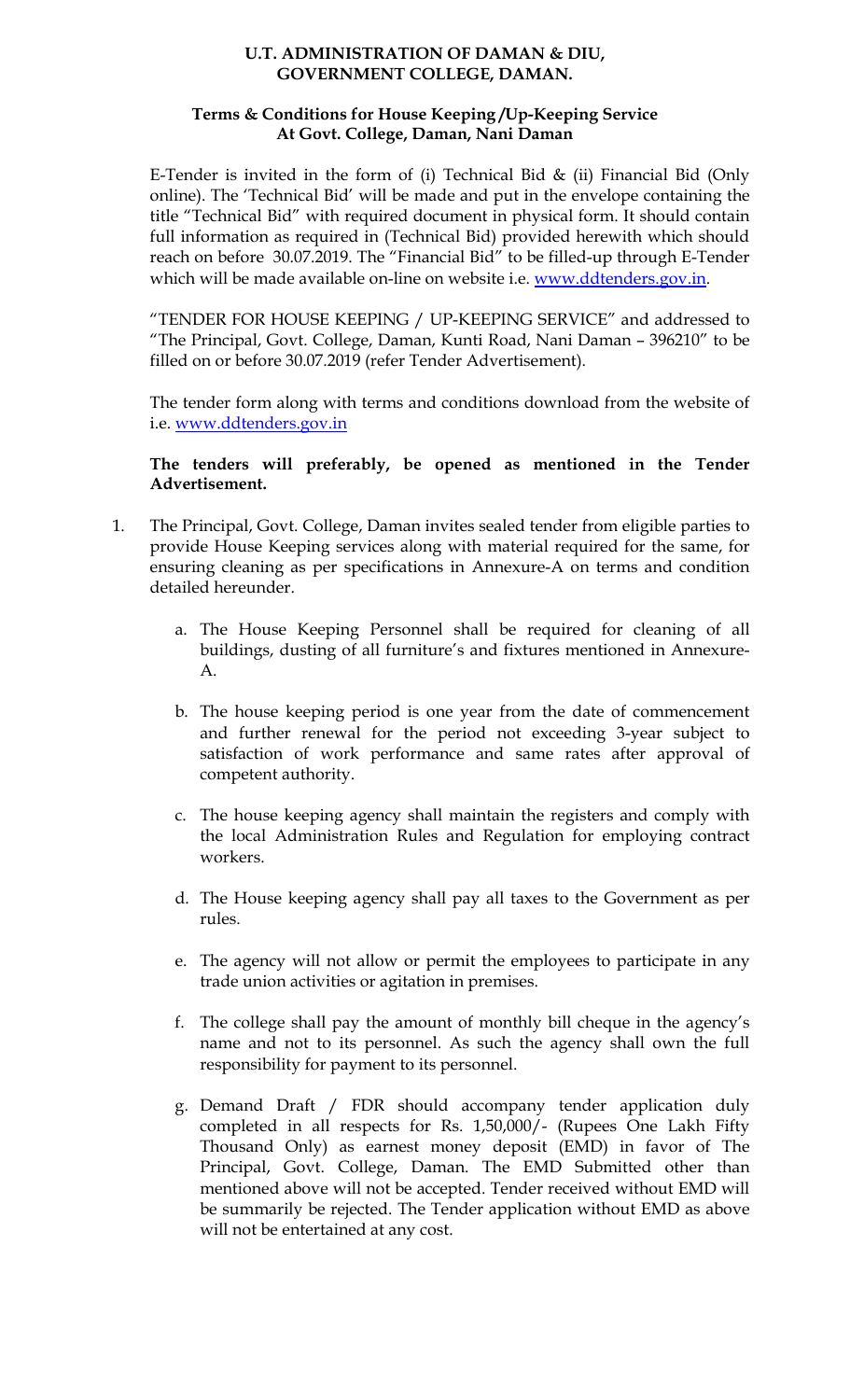- h. House keeping personnel should be in proper uniforms and should have identity badge.
- i. The house keeping agency should provide adequate number of housekeeping personnel as required or advised by the college authorities.
- j. The main duties and responsibilities of house keeping staff shall be as per work description given in Annexure-A.
- k. The amount of earnest money paid by the bidders whose tender are not accepted will be refunded to them within a month of opening the tender.
- l. The purchase committee in the presence of the bidders will open tenders or to their representative, if any, present in the office of the tender inviting officer on the same day as far possible.
- m. The right to accept or reject without assigning any reason, any or all tenders in part of whole is reserved with the tender inviting officer and his decisions in all matter relating to the acceptance or rejection of tender as a whole or in part will be final and binding to all.
- n. If the bidder whose tender is accepted fails to execute the contract within stipulated time the EMD of such bidder will stand forfeited to the government.
- o. Interest parties may visit during office hours to inspect the college premises.
- p. Housekeeping works will be carried out on all the days including Sunday.
- q. Housekeeping staff will be responsible for Washrooms, Toilets, mopping of table and chairs, grass cutting and all that's of cleaning in an around all the building situated in the college campus.
- r. The material required for housekeeping services shall be provided by the House keeping agency whosoever wins the bid. Accordingly, the bid should be quoted inclusive of all material requirement/ equipment and applicable taxes.
- 2. The bidder(s) should be reputed firm with a proven track record providing house-keeping services in corporate / private / government sector institutes. Preferences will be given to those who have experience in "House-keeping / Service providing sector".
- 3. The bidder(s) should provide addresses of organizations / institutions where they provide house keeping services and certificate from previous costumer need to be attached.
- 4. The tender(s) should have been continuously in the business for a minimum of two years.
- 5. The tender should be addressed to the Principal, Government College, Daman and on the top of envelope should be written in capital letters "TENDER FOR HOUSE KEEPING SERVICE TO GOVERNMENT COLLEGE, DAMAN".
- 6. The rates quoted should be inclusive of all taxes.
- 7. No extra charge for any items will be paid on the rates quoted.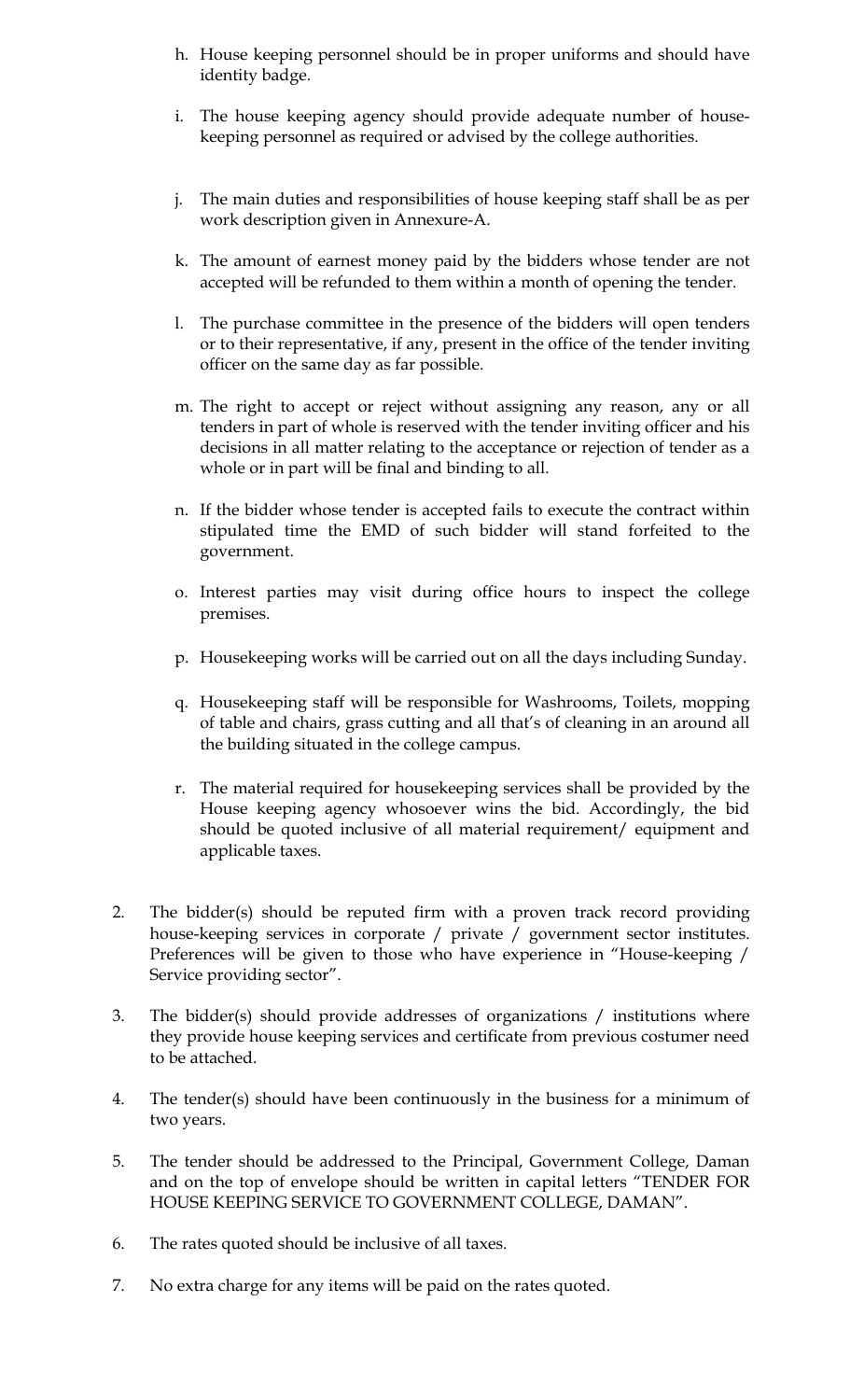- 8. Each bill in which any kind of tax is charged must contain the following certificate on the body of the bill. "Certified that the goods / services on which VAT /Sales tax / Service tax has been charged have not been exempted under the Central VAT/ Sales tax / Service tax Act of the Rules made there under and the amount charged on account of VAT / Sales tax / Services tax on these goods is not more than what is payable under the provisions of the relevant Act /Rules made there under."
- 9. Additional terms and conditions will be incorporated if needed t safeguard the interest of the institution.
- 10. The institution shall not be responsible for any delay / loss or not-receipt of tender by post / courier service.
- 11. No unsolicited correspondence shall be entertained after submission of the offer.
- 12. No separate agreement will be required to be signed by the successful bidder for the purpose of this contract for providing house-keeping services.
- 13. Rates tendered / offered in response to the concerned tender / notice shall be considered as acceptance of all the above terms and conditions for supply of services for all legal purpose.
- 14. In case of any dispute, in respect of any tender all legal matters shall be instituted within the jurisdiction of Daman.
- 15. The bidder(s) will have the "Police verification" of all the work forces / staff prior to its deployment in the college premises for the house-keeping work.
- 16. The bidder(s) will have all the work force / staff deployed in the college premises covered under the suitable insurance scheme.
- 17. The employee working on daily-wages at Govt. College, Daman shall be considered in the house-keeping work under control of your Agency.
- 18. The Principal, Govt, College, Daman reserves the right cancel the contract with month notice.
- 19. The bill above Rs.5000/- should be pre-receipted on revenue stamp at proper value and bill will be submitted in two copies.
- 20. The Tender offers received which do not confirm with the terms and conditions of this office will be summarily in two copies.
- 21. The Agency will have to maintain attendance of its employees at the institute  $\&$ get duly counter signed by the Principal in Morning & Evening sessions.
- 22. Absence of any House-keeper / Attendant will be deducted when any of them remains absent as per the rates quoted in the tender.

#### **23. Replacement of the absent persons will be responsibility of the agency.**

- 24. That-
	- I. The successful bidder will have to pay within 10 days from the date of demand an amount equal to 10% of the annual total value of the contract amount as security deposit in the form of F.D. in favor of the Principal, Govt, College, Daman in Nationalized bank.
	- II. Non-receipt of the security deposit within the stipulated time limit will result in automatic cancellation of the contract / order for house-keeping work without any intimation.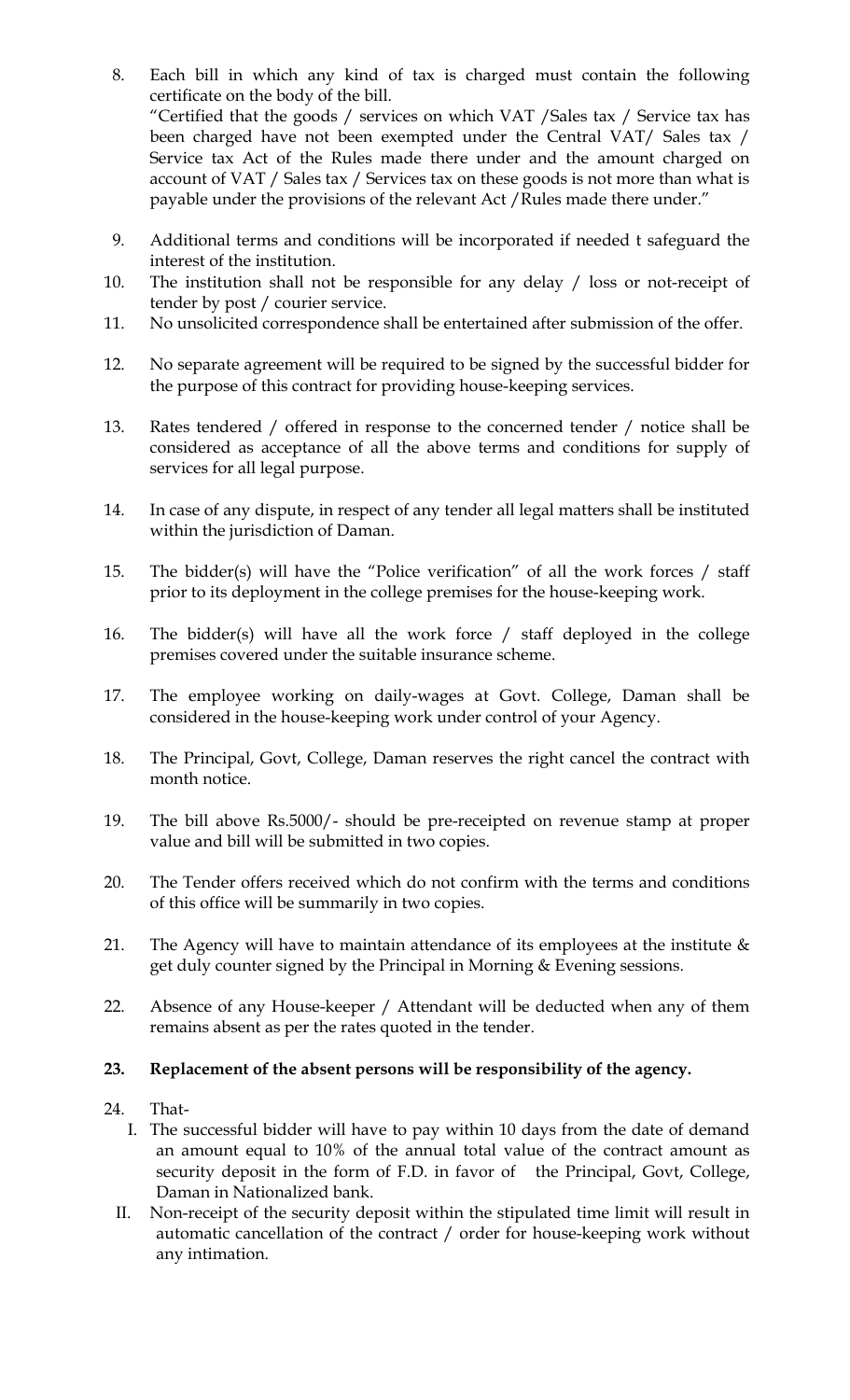The above Terms  $&$  Conditions are accepted and are binding to me  $/$  us.

| Place: | (Signature of the Owner/Partner/Contractor) |
|--------|---------------------------------------------|
| Date:  | Name of the Bidder with seal of the firm.   |

Note : PI. return one copy of these Terms & Conditions duly signed with seal of the firm along with the tender.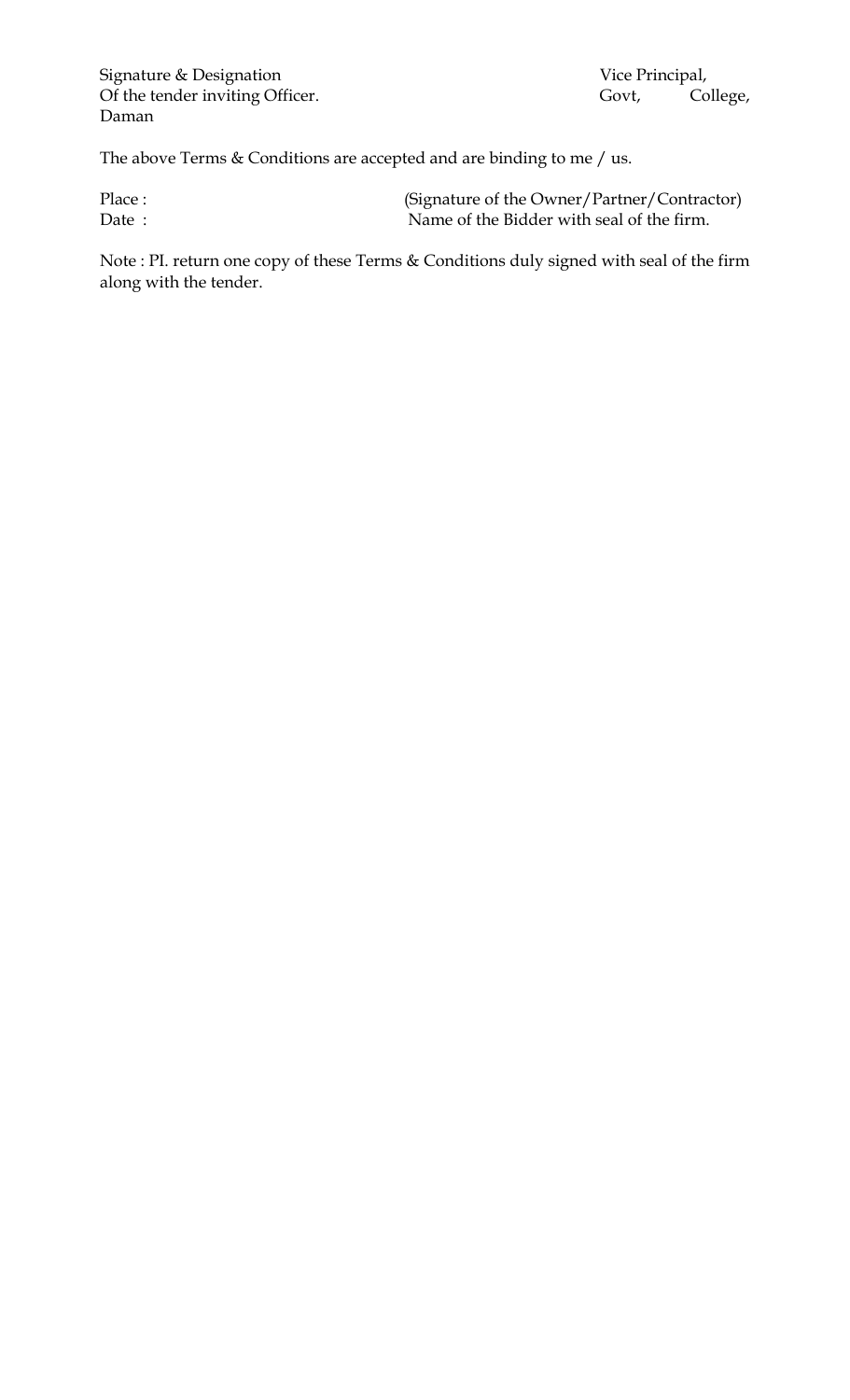## **ANNEXURE-A (Description of Work)**

# **PART-I Laboratories / Departments. (Timings 08:00 a.m. to 05:00 p.m.)**

|                | Sr. Name of Building open                                                                                                                                                                                                                                                                                                                                                         | <b>Floor Area</b>                                | No. of         | Designation | Work to be done                                                                                                                                                                                                                                                              | <b>Estimated</b>      | <b>Total</b>       |
|----------------|-----------------------------------------------------------------------------------------------------------------------------------------------------------------------------------------------------------------------------------------------------------------------------------------------------------------------------------------------------------------------------------|--------------------------------------------------|----------------|-------------|------------------------------------------------------------------------------------------------------------------------------------------------------------------------------------------------------------------------------------------------------------------------------|-----------------------|--------------------|
|                | No.area/Work Requirement                                                                                                                                                                                                                                                                                                                                                          |                                                  | Housekeeping   |             |                                                                                                                                                                                                                                                                              | remunerationestimated |                    |
|                |                                                                                                                                                                                                                                                                                                                                                                                   |                                                  | staff required |             |                                                                                                                                                                                                                                                                              | per person            | Expenditure        |
|                |                                                                                                                                                                                                                                                                                                                                                                                   |                                                  |                |             |                                                                                                                                                                                                                                                                              |                       | (Rupees)           |
| 1              | New Academic Building,<br>Ground Floor comprising<br>of:<br>Classrooms in G-1,<br>$G-3$<br>Conference Hall in<br>$\bullet$<br>$G-2$<br>Exam. Control<br>$\bullet$<br>Room in G-6 and<br>$G-7$<br>IGNOU Office in<br>$\bullet$<br>$G-4$ ,<br>Deptt. Of<br>٠<br>Commerce in G-5<br>Male Toilets having<br>$\bullet$<br>10 urinals and 08<br>Toilets.<br>Corridor/Foyer<br>$\bullet$ | $160$ ft $\times 70$<br>$ft = 11,200$ sq<br>Itt. | 02             | cleaner     | Sweeper cum Sweeping/Dusting 9000/- per<br>of<br>classrooms, person per<br>(UNSKILLED)Examination Hall, month<br>Conference<br>Hall,<br><b>IGNOU</b><br>Office,<br>Toilets<br>and<br>Corridor/Foyer.<br>Mopping<br>the<br>furniture<br>and<br>sanitation<br>of<br>Washrooms. |                       | $18,000/-$<br>p.m. |
| $\overline{2}$ | New Academic Building<br>First Floor comprising of:<br>Classrooms in F-1,<br>$\bullet$<br>F-2, F-3, F-4 & F-7<br>Departmental<br>$\bullet$<br>Rooms in F-5, F-6<br>Female Toilets with<br>$\bullet$<br>08 Toilets, 06<br>Urinals, 04<br>Bathrooms<br>Corridor/Foyer                                                                                                               | $160$ ft $\times 70$<br>$ft = 11,200 sq$<br>lft. | 02             | cleaner     | Sweeper cum Sweeping/Dusting 9000/- per<br>classrooms, person per<br>of<br>(UNSKILLED) Corridor/Foyer.<br>Mopping<br>the<br>furniture<br>and<br>sanitation<br>of<br>Washrooms.                                                                                               | month                 | $18,000/-$<br>p.m. |
| $\mathsf{B}$   | New Academic Building<br>Second Floor comprising of: ft= 11,200 sq<br>Classrooms in S-1,<br>S-2, S-3, S-4, S-6<br>Departmental<br>$\bullet$<br>Rooms in S-5, S-7<br>Male Toilets having<br>$\bullet$<br>10 urinals and 08<br>Toilets.<br>Corridor/Foyer                                                                                                                           | $160$ ft $\times 70$<br>Itt.                     | 01             | cleaner     | Sweeper cum Sweeping/Dusting9000/- per<br>classrooms, person per<br>of<br>(UNSKILLED) Corridor/Foyer.<br>Mopping<br>the<br>furniture<br>and<br>sanitation<br>of<br>Washrooms.                                                                                                | month                 | $9,000/-$ p.m.     |
| $\overline{4}$ | New Academic Building<br>Third Floor comprising of:<br>Classrooms in T-1,<br>Т-2, Т-3, Т-6 & Т-7<br>English Media Lab<br>$\bullet$<br>in $T-4$ ,<br>Departmental<br>$\bullet$<br>Rooms in T-5<br>Female Toilets with<br>$\bullet$<br>08 Toilets, 06<br>Urinals, 04                                                                                                                | $160$ ft $\times 70$<br>$ft = 11,200 sq$<br>Еt.  | 01             | cleaner     | Sweeper cum Sweeping/Dusting 9000/- per<br>of<br>classrooms, person per<br>(UNSKILLED) Corridor/Foyer.<br>Mopping<br>the<br>furniture<br>and<br>sanitation<br>of<br>Washrooms.                                                                                               | month                 | $9,000/$ - p.m.    |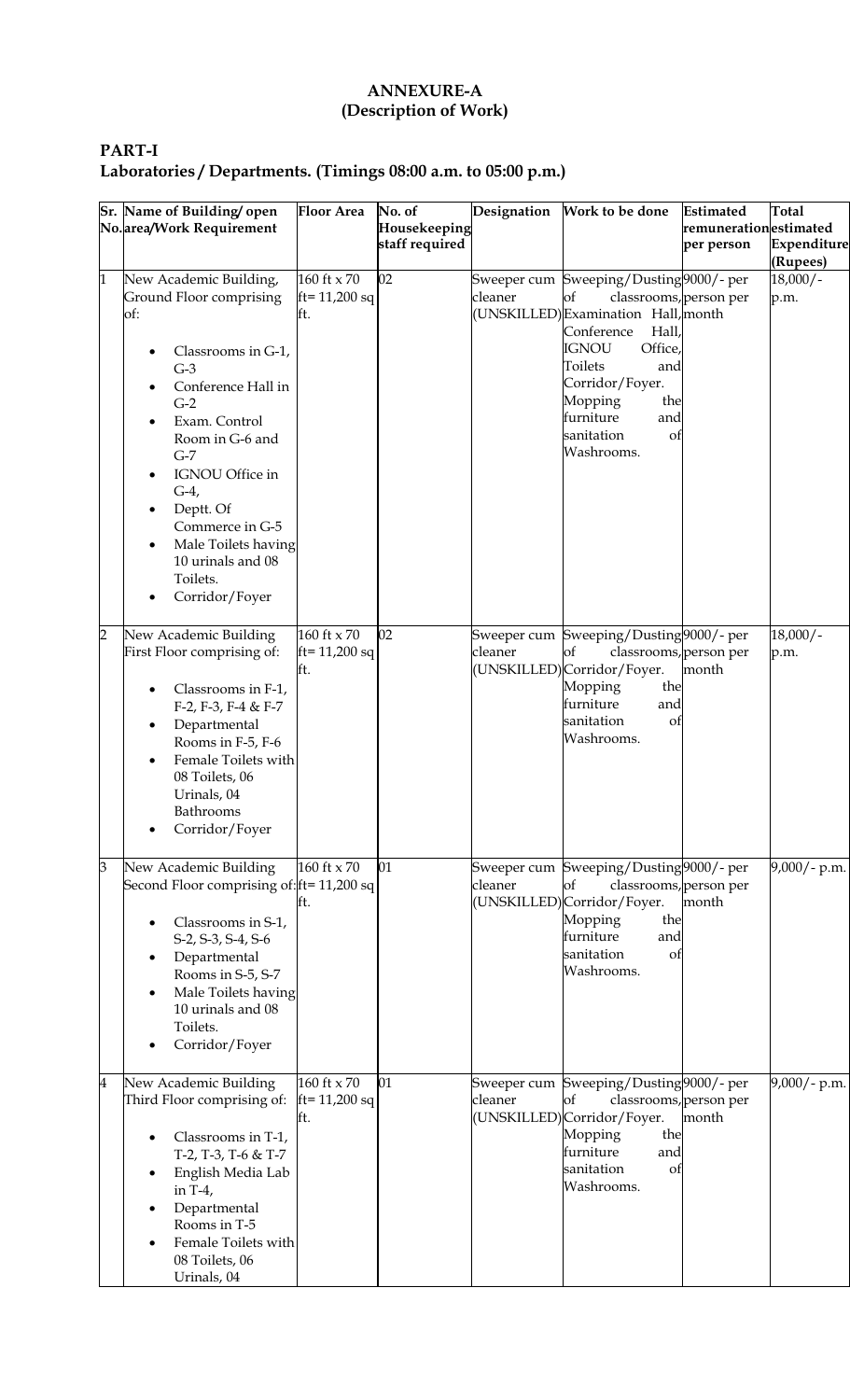|   | Bathrooms.<br>Corridor/Foyer                                                                                                                                                                                                                                                                           |                                               |                |                                                                    |                                     |                                                                                                                                                                  |                    |
|---|--------------------------------------------------------------------------------------------------------------------------------------------------------------------------------------------------------------------------------------------------------------------------------------------------------|-----------------------------------------------|----------------|--------------------------------------------------------------------|-------------------------------------|------------------------------------------------------------------------------------------------------------------------------------------------------------------|--------------------|
| 5 | Botany Deptt. Catering to<br>150 students (Ground<br>Floor, Biology Block)<br>having:<br>04 Faculty rooms,<br>02 Laboratories,<br>01 Museum/<br>Herbarium<br>01 Store<br>four classrooms<br>Male toilet with 02<br>Urinals and 02<br>Washrooms<br>female toilet with<br>02 Urinals and 02<br>Washrooms | Approx.<br>100x60 ft.<br>$=6000$ sq.ft        | 01<br>01<br>02 | Mopping<br>Toilet for<br>whole<br>Biology<br><b>Block</b><br>Total | cleaner<br>(UNSKILLED) laboratories | Sweeper cum Sweeping/Dusting 9000/- per<br>of classrooms and person<br>Corridor,<br>Mopping<br>the<br>furniture<br>and<br>sanitation<br>of<br>Washrooms.         | $18,000/-$<br>p.m. |
| 6 | Zoology Deptt. Catering to Approx.<br>100 students (First Floor,<br>Biology Block) having:<br>05 Faculty rooms,<br>02 Laboratories,<br>four classrooms<br>Male toilet with 02<br>Urinals and 02<br>Washrooms<br>female toilet with<br>02 Urinals and 02<br>Washrooms                                   | 100x60 ft.<br>$=6000$ sq. ft                  | 01             |                                                                    | cleaner<br>(UNSKILLED) laboratories | Sweeper cum Sweeping/Dusting9000/- per<br>of classrooms and person<br>Corridor,<br>Mopping<br>the<br>furniture<br>and<br>sanitation<br>οt<br>Washrooms.          | $9,000/$ - p.m.    |
|   | Physics Deptt. on Ground<br>Floor catering to 100<br>students:<br>02 laboratories,<br>02 dark rooms,<br>04 faculty rooms,<br>02 classrooms<br>Male toilet with 02<br>Urinals and 02<br>Washrooms<br>female toilet with<br>02 Urinals and 02<br>Washrooms                                               | Approx. 120 01<br>ftx60<br>$ft = 7200$ sq. ft | 01<br>02       | Toilet for<br>whole<br><b>Biology</b><br><b>Block</b><br>Total     | cleaner<br>(UNSKILLED) laboratories | Mopping Sweeper cum Sweeping/Dusting 9000/- per<br>of classrooms and person<br>Corridor,<br>Mopping<br>the<br>furniture<br>and<br>sanitation<br>of<br>Washrooms. | $18,000/-$<br>p.m. |
| 8 | Chemistry Building on First Approx. 120 01<br>floor catering 350 students<br>having:<br>02 laboratories,<br>02 dark rooms,<br>04 faculty rooms,<br>02 classrooms<br>Male toilet with 02<br>Urinals and 02<br>Washrooms<br>Female toilet with<br>02 Urinals and 02<br>Washrooms                         | ftx60<br>$ft = 7200$ sq. ft                   |                |                                                                    | cleaner<br>(UNSKILLED) laboratories | Sweeper cum Sweeping/Dusting9000/-per<br>of classrooms and person<br>Corridor,<br>Mopping<br>the<br>furniture<br>and<br>sanitation<br>of<br>Washrooms.           | $9,000/$ - p.m.    |
| 9 | Faculty Building with 15<br>rooms, and 06 toilets for<br>male and female<br>respectively                                                                                                                                                                                                               | Approx.360002<br>sq. ft.                      |                |                                                                    | cleaner<br>(UNSKILLED) laboratories | Sweeper cum Sweeping/Dusting9000/- per<br>of classrooms and person<br>Corridor,<br>Mopping<br>the                                                                | $18,000/-$<br>p.m. |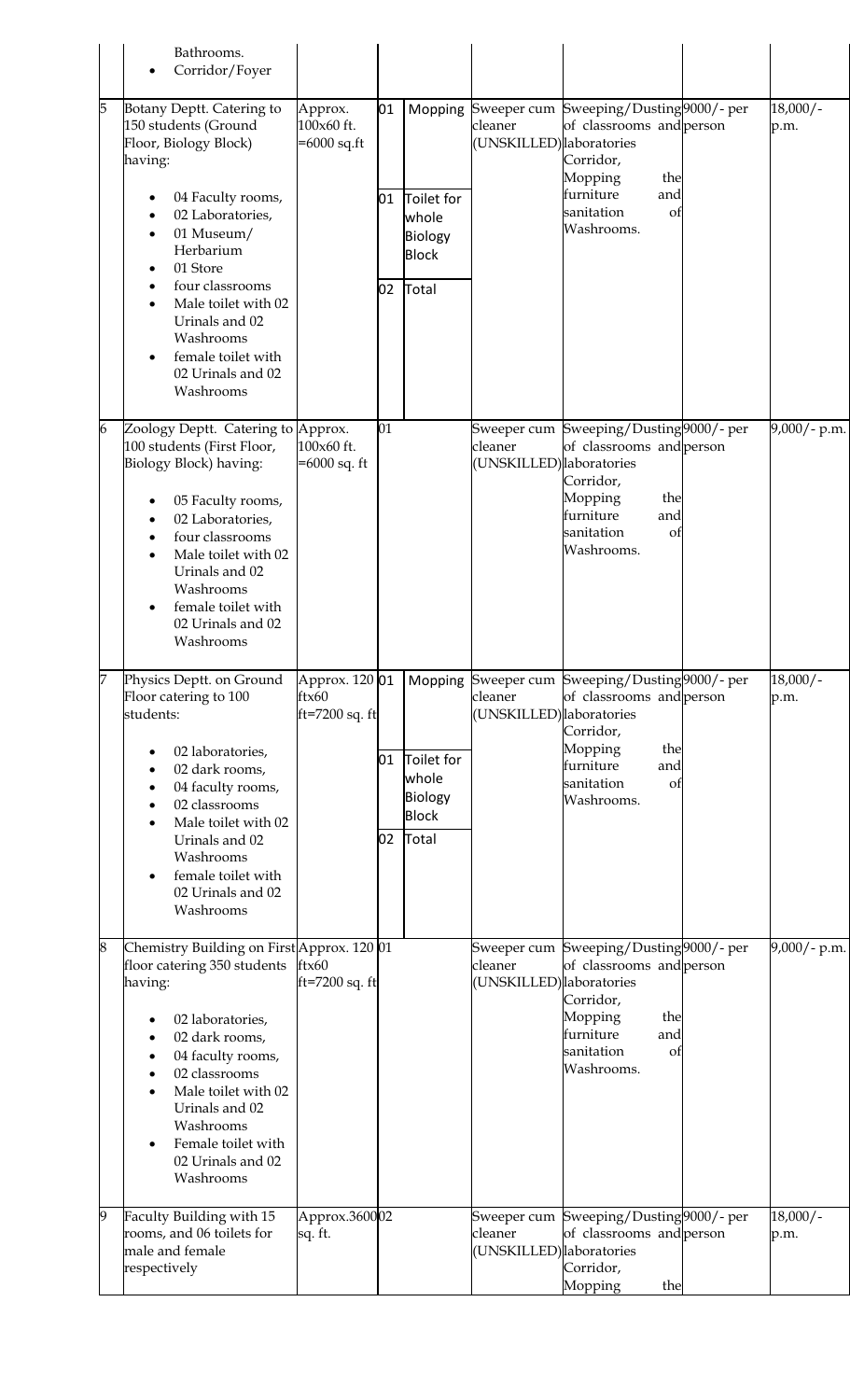| 10       | Administrative Building<br>having:<br>Principal Room,<br>Vice-Principal<br>Room,<br>Admin. Office,<br>$\bullet$<br>RUSA Office,<br>$\bullet$<br>Committee<br>Rooms/Medical<br>Room,<br>Students section<br>One Toilet attached<br>to Principal room<br>Male Toilet with | 4800 sq. ft<br>Approx.                                                                                                                                                                                                                                                                                                                                                                                                                                                                                                     | 02       | cleaner<br>(UNSKILLED) laboratories | furniture<br>and<br>sanitation<br>οt<br>Washrooms.<br>Sweeper cum Sweeping/Dusting9000/- per<br>of classrooms and person<br>Corridor,<br>Mopping<br>the<br>furniture<br>and<br>sanitation<br>of<br>Washrooms. |                 | $18,000/-$<br>p.m.       |
|----------|-------------------------------------------------------------------------------------------------------------------------------------------------------------------------------------------------------------------------------------------------------------------------|----------------------------------------------------------------------------------------------------------------------------------------------------------------------------------------------------------------------------------------------------------------------------------------------------------------------------------------------------------------------------------------------------------------------------------------------------------------------------------------------------------------------------|----------|-------------------------------------|---------------------------------------------------------------------------------------------------------------------------------------------------------------------------------------------------------------|-----------------|--------------------------|
| 11       | Library Building on First<br>Floor with:<br>one Reading Room,<br>Library and<br>male and female<br>toilets with 02<br>toilets, 02 Urinals                                                                                                                               | 9600 sq. ft.<br>approx                                                                                                                                                                                                                                                                                                                                                                                                                                                                                                     | 02       | cleaner<br>(UNSKILLED)Library       | Sweeper cum Sweeping/Dusting9000/- per<br>of Reading room, person<br>Hall,<br>Corridor,<br>Mopping<br>the<br>furniture<br>and<br>sanitation<br>of<br>Washrooms.                                               |                 | $18,000/-$<br>p.m.       |
| 12<br>13 | Gardening and<br>maintenance work in:<br>College Gardens,<br>Pots,<br>Tree line,<br>Hedge-line<br>Maintenance,<br>Watering and<br>upkeep of College<br>Premises,<br>Internal roads, and<br>Parking area for<br>Girls and Boys.<br>M. G. Boys Hostel (2-                 | Garden in<br>front of<br>Admin<br><b>Block:</b><br>Approx.6000<br>sq. ft.<br><b>Botanical</b><br>garden in<br>the backside<br>of Biology<br><b>Block:</b><br>Approx.<br>3000 sq. ft.<br>Garden in<br>front of<br>Biology<br><b>Block:</b><br>Approx.<br>2000 sq. ft.<br>Garden in<br>front of<br>Chemistry<br><b>Block:</b><br>Approx.<br>1600 sq. ft<br>Garden<br>surrounding<br>the Girls<br>Hostel:<br>Approx.:<br>3000 sq. ft<br>College<br>Ground in<br>front of<br>Sports<br>Room:<br>20,000 sq. ft.<br>18000 sq. ft | 02<br>04 | Gardener<br>Sweeper cum Sweeping,   | To maintain the 9000/- per<br>(UNSKILLED) gardens, to keep person per<br>the garden cleanmonth<br>and<br>green.<br>To<br>maintain Botanical<br>Garden<br>and<br>in the<br>Greenery<br>college campus.         | rooms9000/- per | $18,000/-$<br>$36,000/-$ |
|          | storied) catering to<br>88 resident students having                                                                                                                                                                                                                     | (9000 sq. ft.<br>per floor)                                                                                                                                                                                                                                                                                                                                                                                                                                                                                                |          | cleaner,<br>(UNSKILLED)the          | and corridor, mopperson per<br>furniture, month<br>cleaning<br>Оİ<br>washrooms                                                                                                                                |                 |                          |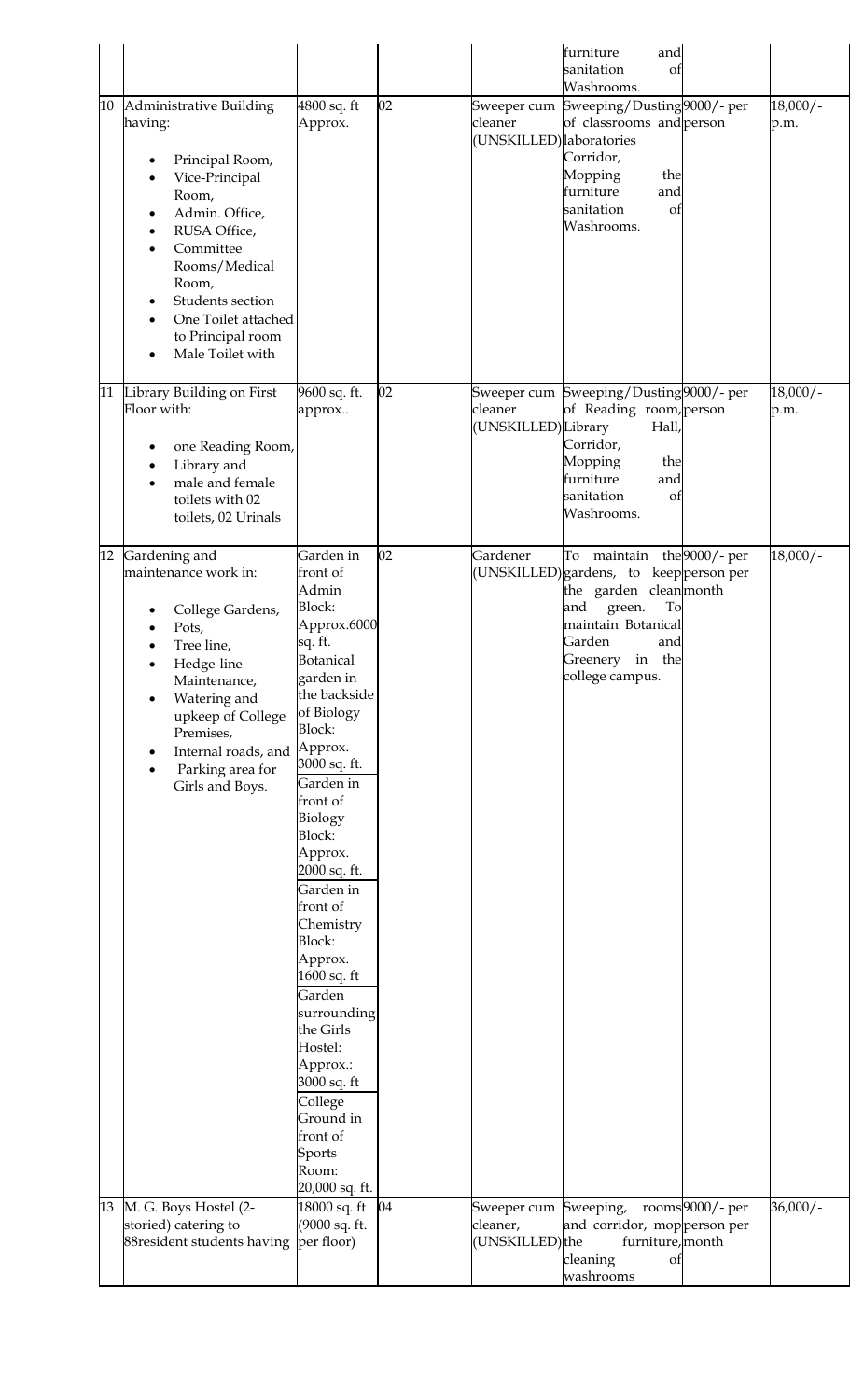|    | 32 Rooms,<br>16 Bathrooms,                                                                                                                                                                                        |                                                       | 01 | Cook<br>(SKILLED)                                      | Cook meals, and 15,000/- per<br>breakfast                                                                                             | person p.m.                            | $15,000/-$                                  |
|----|-------------------------------------------------------------------------------------------------------------------------------------------------------------------------------------------------------------------|-------------------------------------------------------|----|--------------------------------------------------------|---------------------------------------------------------------------------------------------------------------------------------------|----------------------------------------|---------------------------------------------|
|    | 40 Toilets,<br>One Mess,<br>One Pantry/<br>Kitchen<br>One Dining Hall<br>Foyer<br>One Common<br>room<br>Corridors                                                                                                 |                                                       | 01 | Asstt. Cook<br>cum Helper<br>(SEMI-<br><b>SKILLED)</b> | To assist the cook 9,000/- per<br>and<br>clean<br>utensils.<br>maintain<br>Kitchen<br>in a tidy manner.<br>Maintain<br>Ration<br>etc. | the person per<br>Tomonth              | $9,000/-$                                   |
| 14 | Girls Hostel (Three storied)<br>catering to 180 resident girl<br>students having<br>67 Rooms,                                                                                                                     |                                                       | 06 | cleaner<br>(UNSKILLED)the                              | Sweeper cum Sweeping, rooms9000/- per<br>and corridor, mopperson per<br>furniture, month<br>cleaning<br>Οf<br>washrooms               |                                        | $54,000/-$                                  |
|    | 30 Toilets<br>24 Bathrooms<br>One Mess,                                                                                                                                                                           |                                                       | 01 | Cook<br>(SKILLED)                                      | Cook<br>and meals                                                                                                                     | breakfast, 15,000/- per<br>person p.m. | $15,000/-$                                  |
|    | One Dining Hall<br>One<br>Pantry/Kitchen<br>Visitor Lounge<br>One Common<br>room along with<br>Corridors/Foyer<br>Open Space in front<br>$\bullet$<br>of Hostel and<br>Garden<br>surrounding the<br>girl's hostel |                                                       | 01 | Asstt. Cook.<br>(SEMI-<br><b>SKILLED)</b>              | To assist the cook 9000/- per<br>and<br>clean<br>utensils.<br>Kitchen<br>maintain<br>in a tidy manner.<br>Maintain Ration.            | the person per<br>Tomonth              | $9,000/-$                                   |
|    | 15. Housekeeping Manager<br>cum Supervisor                                                                                                                                                                        |                                                       | 01 | Supervisor<br>(Skilled)                                | Manager cum To supervise and 15,000/- per 15,000/-<br>coordinate<br>College<br>the<br>administration.                                 | withmonth                              |                                             |
|    | Total (Summary)                                                                                                                                                                                                   | <b>Sweeper</b><br>cum cleaner                         | 28 |                                                        |                                                                                                                                       | 9000 per<br>person per                 | $28 \times 9000/$ =<br>2,52,000 per         |
|    |                                                                                                                                                                                                                   | (Unskilled)                                           |    |                                                        |                                                                                                                                       | month                                  | month                                       |
|    |                                                                                                                                                                                                                   | Cook<br>(Skilled)                                     | 02 |                                                        |                                                                                                                                       | 15000/- per<br>person per<br>month     | 02 x15000/-<br>=30,000 per<br>month         |
|    |                                                                                                                                                                                                                   | Assistant<br>Cook cum<br>helper<br>(Semi-<br>Skilled) | 02 |                                                        |                                                                                                                                       | 9000 per<br>person per<br>month        | $02 \times 9000/$ -=<br>18,000 per<br>month |
|    |                                                                                                                                                                                                                   | Gardener<br>(Unskilled)                               | 02 |                                                        |                                                                                                                                       | 9000 per<br>person per<br>month        | $02 \times 9000/$ =<br>18,000 per<br>month  |
|    |                                                                                                                                                                                                                   | Manager<br>cum<br>Supervisor<br>(Skilled)             | 01 |                                                        |                                                                                                                                       | 15000 per<br>person per<br>month       | 01 x 15000/-<br>$= 15000/-$<br>per month    |
|    | $\overline{\text{GRAND TOTAL}}$                                                                                                                                                                                   |                                                       | 35 |                                                        |                                                                                                                                       |                                        | Rs. 3,18,000<br>per month                   |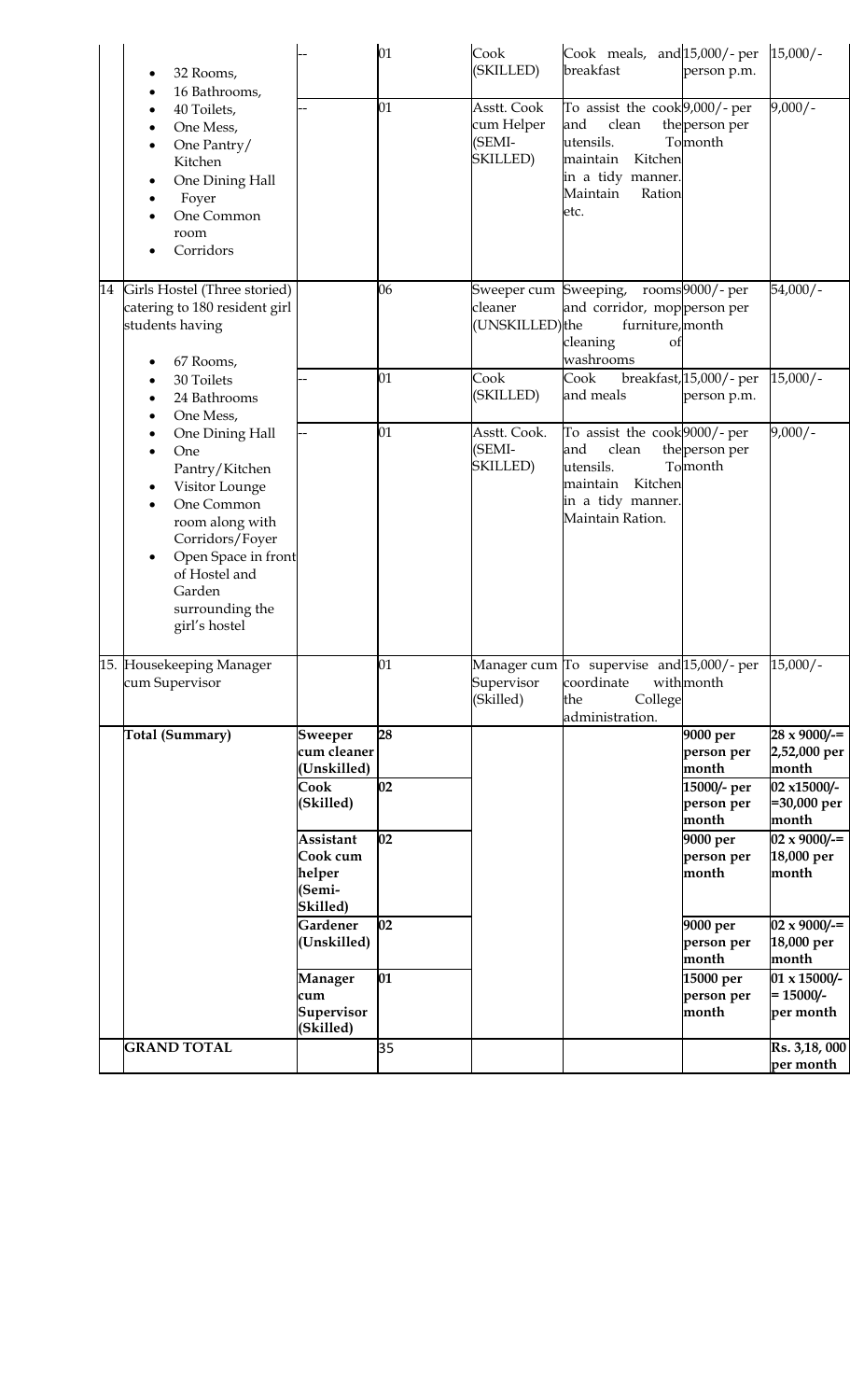**PART-II Material to be provided by the houe keeping agency for carrying out house-keeping services in Govt College daman is as below:**

| S.No.          | Item                   | Price per Unit     | Estimated   | Estimated           | Estimated |
|----------------|------------------------|--------------------|-------------|---------------------|-----------|
|                |                        |                    | Monthly     | <b>Monthly Cost</b> | Annual    |
|                |                        |                    | Requirement | per item (Rs)       | Cost per  |
|                |                        |                    |             |                     | item      |
|                |                        |                    |             |                     |           |
| $\mathbf{1}$   | Phenyl                 | 50 Rs per litre    | 50 Litres   | 2500                | 32500     |
| $\overline{2}$ | Brooms (Karsata)       | 40 Rs per Broom    | 40          | 1600                | 19200     |
| 3              | Air Freshener          | 30 Rs Per packet   | 50          | 1500                | 18000     |
| $\overline{4}$ | <b>Plastic Buckets</b> | 250 Rs per piece   | 10          | 2500                | 32500     |
| 5              | Dust bins              | 150 Rs per piece   | 10          | 1500                | 18000     |
| 6              | Detergent Powder       | 100 Rs per Kg      | 20 Kg       | 2000                | 24000     |
| $\overline{7}$ | Liquid Soap            | 80 Rs per Kg       | 20 Litres   | 1600                | 19200     |
| 8              | Hand wash Soap         | 100 Rs. Per litres | 25 Litres   | 2500                | 32500     |
| 9              | Spade                  | 125 Rs per piece   | 10          | 1250                | 15000     |
| 10             | Dusting and Mopping    | 50 Rs per piece    | 50          | 2500                | 32500     |
|                | Cloth                  |                    |             |                     |           |
| 11             | Naphthalene balls      | 80 Rs per packet   | 100         | 8000                | 96000     |
| 12             | Miscellaneous Items    |                    |             | 2000                | 24000     |
|                | <b>TOTAL</b>           |                    |             | 29,450              | 3,63,400  |

Vice Principal, Govt. College, Daman.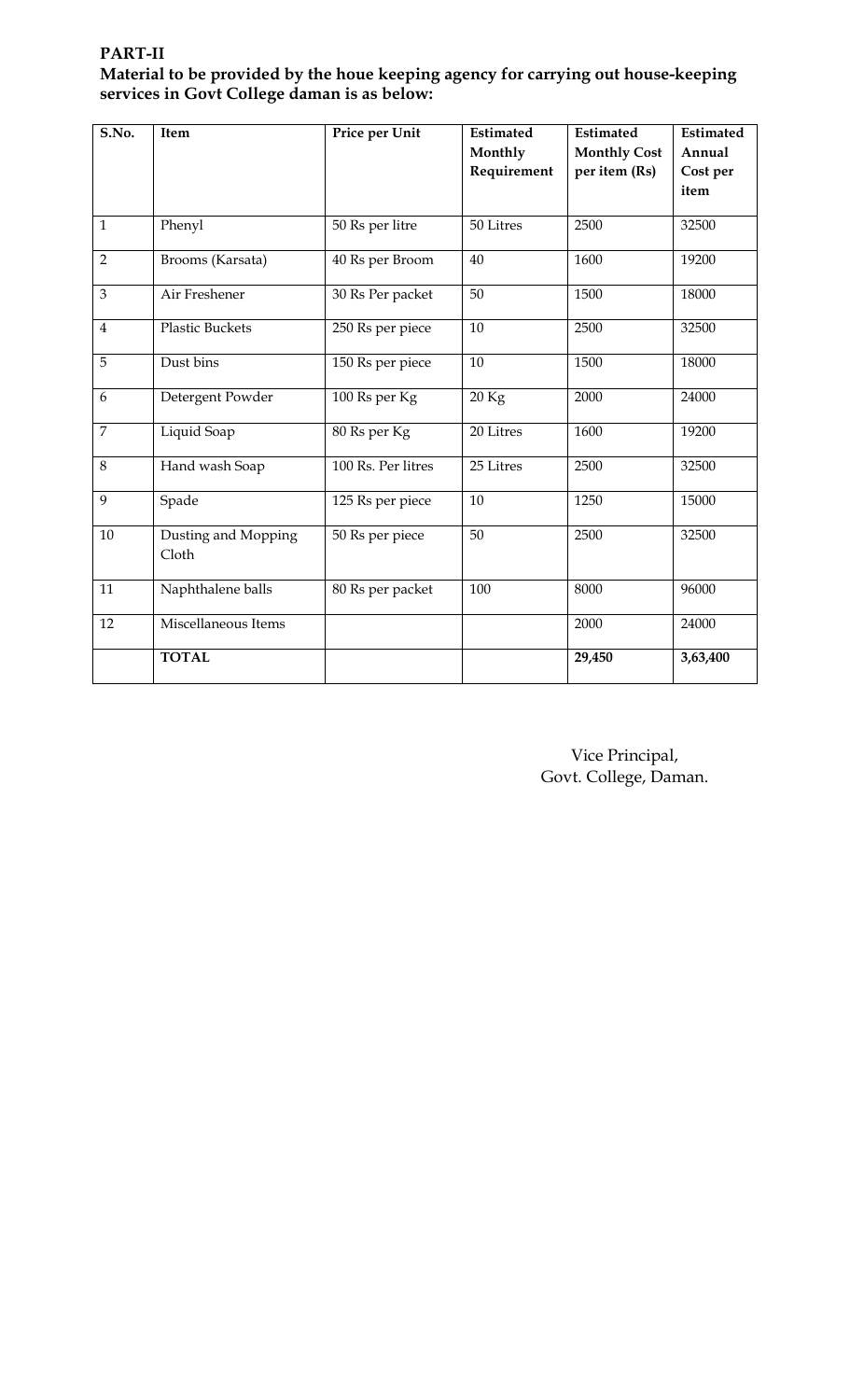## **TENDER FORM (TECHNICAL BID)**

## **TENDER DOCUMENT FOR SUPPLY HOUSE KEEPING – UPKEEPING SERVICES AT GOVT. COLLEGE, DAMAN.**

**Adv. No. GC/EST/HOUSE KEEPING/ Dated:-**

**From:**

**Date:**

#### **To, The Principal, Government College, Daman, Daman 396210**

| 1.  | Full name of the Contractor Firm        | $\ddot{\cdot}$ |  |
|-----|-----------------------------------------|----------------|--|
|     | /company (in block letters)             |                |  |
| 2.  | Full name of the Contractor Firm        |                |  |
|     | /company with telephone number,         |                |  |
|     | e-mail number, fax number               |                |  |
| 3.  | Year of incorporation                   | $\vdots$       |  |
| 4.  | Name(s) of the Properties / partners    | $\ddot{\cdot}$ |  |
|     | / Director with their full address,     |                |  |
|     | Telephone number, e-mail number,        |                |  |
|     | fax number                              |                |  |
| 5.  | Working experience in details as        |                |  |
|     | house keeping for last three years      |                |  |
|     | (Certificate to be issued)              |                |  |
| 6.  | Name of the major clients with their    | $\ddot{\cdot}$ |  |
|     | Address , telephone                     |                |  |
|     | Number, (enclosed)                      |                |  |
| 7.  | Certificates/credentials issued by      | $\ddot{\cdot}$ |  |
|     | the clients                             |                |  |
| 8.  | Details of infrastructure, person,      | $\ddot{\cdot}$ |  |
|     | employed, number of                     |                |  |
|     | office/branches available with the      |                |  |
|     | contractor.                             |                |  |
| 9.  | Details of registration, Trade license, | $\ddot{\cdot}$ |  |
|     | labour license, other license held      |                |  |
|     | /obtained from the various              |                |  |
|     | authorities (enclose Xerox copies)      |                |  |
| 10. | Name of 2 referees of repute with       | $\ddot{\cdot}$ |  |
|     | address telephone number (enclose       |                |  |
|     | their certificate)                      |                |  |
| 11  | Copy of last two years Income-tax       |                |  |
|     | return of the company / firm.           |                |  |
| 12. | Copy of last two years annual           |                |  |
|     | turnover for housekeeping company       |                |  |
|     | firm.                                   |                |  |
| 13. | Contract Firm's / Company's Bank        |                |  |
|     | details                                 |                |  |
|     | A. Bank Accounts no.-                   |                |  |
|     | B. Bank name & branch location-         |                |  |
| 14. | <b>Employee Provident Fund</b>          |                |  |
|     | Registration No.                        |                |  |
| 15. | Service Tax / VAT / CST No.             | $\vdots$       |  |
| 16. | Pan No.                                 |                |  |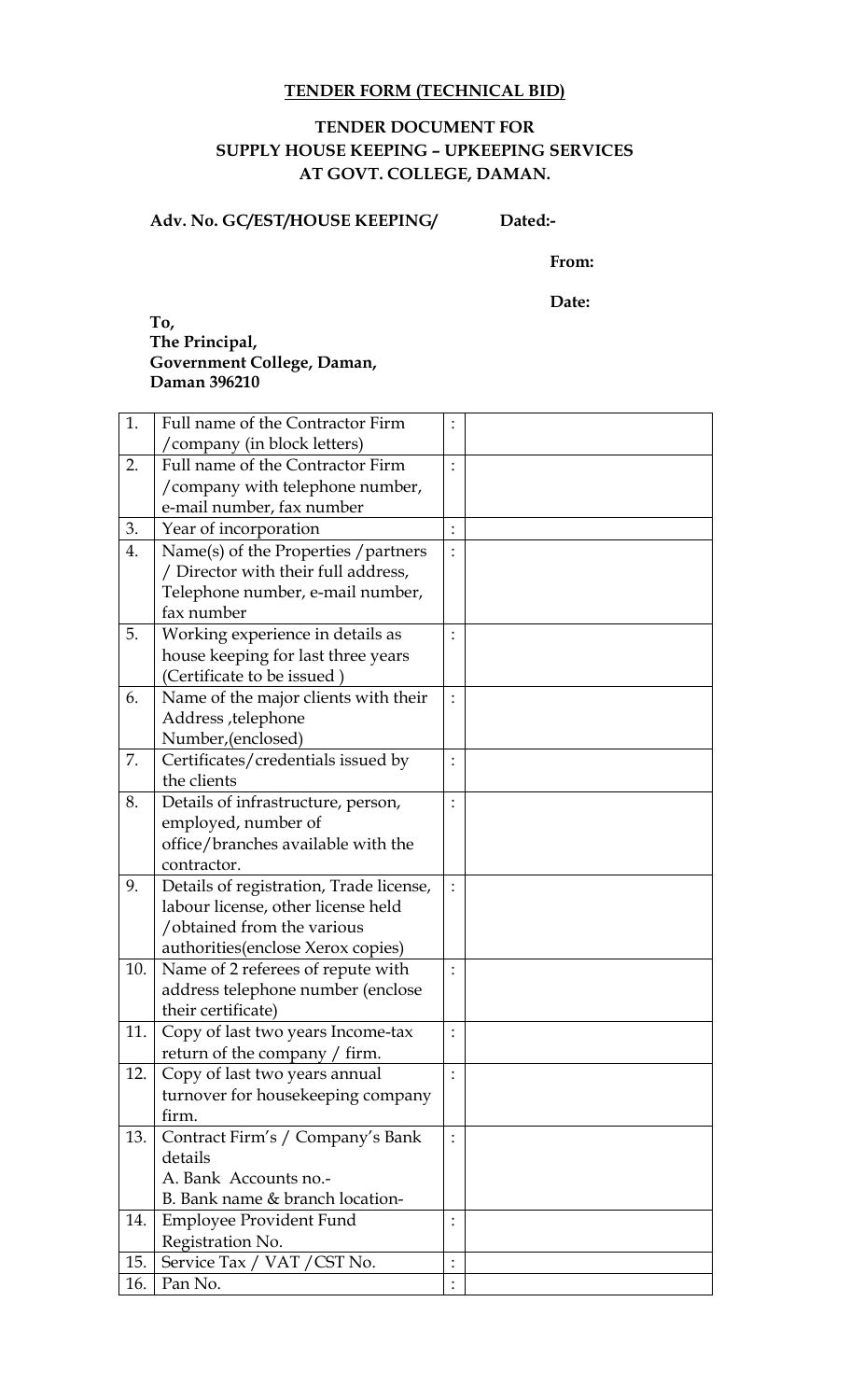I / We certify that I / We read understood and accept the contents of the broad terms and conditions incorporated in the Tender form and 'Note' below and submit this Tender for consideration. I / we certify that the above statements are true.

(Signature of the Owner / Partner /Contractor)

Full Name

Address \_\_\_\_\_\_\_\_\_\_\_\_\_\_\_\_\_\_\_\_\_\_\_\_\_\_\_\_

DATE : (SEAL)

## TENDER DOCUMENT FOR SUPPLY HOUSE-KEEPING SERVICES AT GOVT. COLLEGE, DAMAN.

# **FINANCIAL BID**

## **ONLY TO BE SUBMITTED ON –LINE THROUGH(n)procure**

**Notice No. GC/EST/HOUSEKEEPING/ Dated:**

**From:**

**Date:**

**To, The Principal, Government College, Daman, Nani Daman.**

### **Tender for Manpower / Workforce for Housekeeping / Up-keeping Services at Govt. College, Daman to be filled-up online.**

| S.No. | <b>Item</b>                                                                                                                                                                                                                     | <b>Price Quoted Monthly</b>           | <b>Price Quoted Annually</b>          |
|-------|---------------------------------------------------------------------------------------------------------------------------------------------------------------------------------------------------------------------------------|---------------------------------------|---------------------------------------|
|       | Sweeper cum cleaner -28<br>$Cook-02$<br>Assistant Cook Cum Helper-02<br>Gardener-02<br>Manager Cum Supervisor-01<br><b>Material for Housekeeping Services</b><br>(as mentioned in Part II of the<br>Annexure A of the E tender) | <b>Rs.</b> in figures<br>Rs. in Words | <u>Rs. in figures</u><br>Rs. in Words |

Signature of the Supplier

With Seal